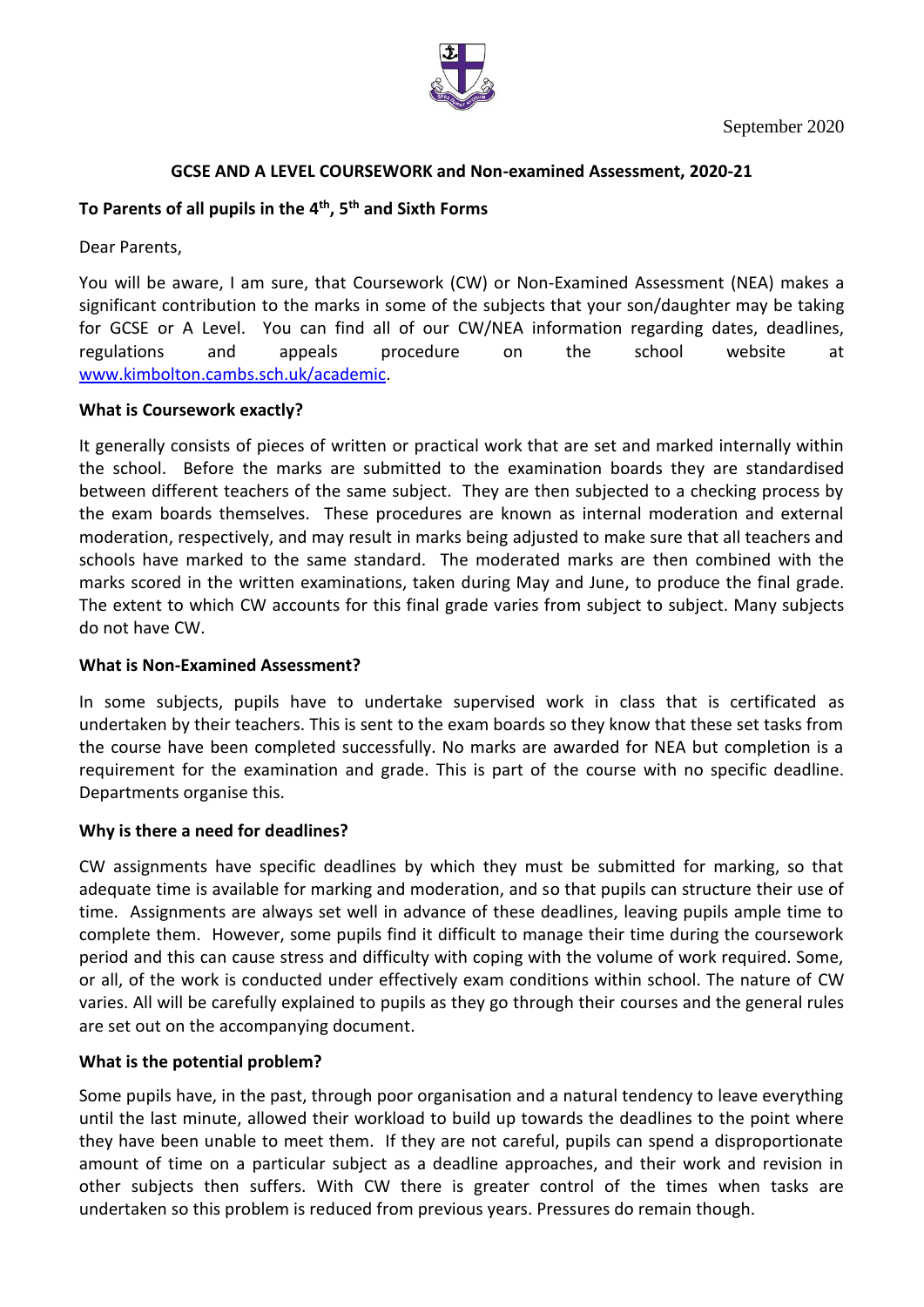

#### **How is work structured to minimise this problem?**

It is important to stress that all CW/NEA takes place during normal lesson and homework time in each subject. Parents and tutors have a role to play in making sure that excessive time, over and above the normal homework allocation, is not spent on CW/NEA to the detriment of work in other subjects. Pupils need to structure their work plans so as to avoid overloading themselves as deadlines approach, particularly during the second half of the spring term.

All CW/NEA is completed by the  $1<sup>st</sup>$  May of the examination year, after which pupils need to be entirely focussed on their preparation for the public exams.

The main reason I am writing to you, at this stage, is to alert you to the possible pressure points and to let you know the overall picture for the year, in an attempt to try to avoid any problems. Taking into account the start dates and final deadlines in each subject, your son/daughter will need to plan the use of his/her time during the year to ensure he/she can meet all deadlines with comfort. It is particularly important, when devising a programme, that pupils take adequate consideration of known commitments, such as music, sport and drama. The information in the 4<sup>th</sup> and 5<sup>th</sup> Form CW/NEA tables on the website should help you to understand what is required in each subject. Subject staff will make contact with you in the run-up to a deadline if it looks likely that your son/daughter will struggle to meet it. In those circumstances, it might prove necessary to detain him/her outside normal school hours.

### **Regulations and Internally Assessed Coursework Appeals**

I should add, at this point, that the school is required to give various assurances to the exam boards of the authenticity of CW/NEA work submitted. To this end, at least part of each piece of CW/NEA in each subject is carried out under supervised conditions, and pupils are briefed and emailed the school's policy for the conduct for CW/NEA. For your information, a copy of the regulations is on the school website along with the procedure for an appeal against the internally awarded coursework mark. Any appeal made regarding the mark awarded has to be on the correct procedures being followed rather than the mark itself. We carry out rigorous internal moderation before coursework is submitted for external exam board moderation and the final mark being awarded. Our aim is to award positive, fair marks.

### **Plagiarism and the Regulations**

The regulations are very clear regarding work submitted by pupils that is not entirely their own. Plagiarism is an infringement of exam regulations and is taken very seriously by the exam boards and us. Pupils found to have copied work and submitted it as their own face disqualification from examinations. Excessive external help with work is also an infringement of exam regulations and is treated with the same severity as plagiarism. Mrs Turnbull, the Exams Officer, and I have sent pupils a briefing document on the CW/NEA rules in general and the key JCQ Plagiarism; Social Media and Data protection guides. Individual CW/NEA subjects will give more detailed instructions on their specific rules. All of the regulations and guides are on the school website.

Please do not hesitate to contact relevant Heads of Department, or Mrs Turnbull, the Examinations Officer, if there is any aspect of CW/NEA that you wish to discuss further. Kimbolton pupils traditionally do very well in CW/NEA at GCSE and A Level, and I am very keen to ensure this continues to contribute to success individually and overall.

Yours sincerely

Mr C.J.A. Bates